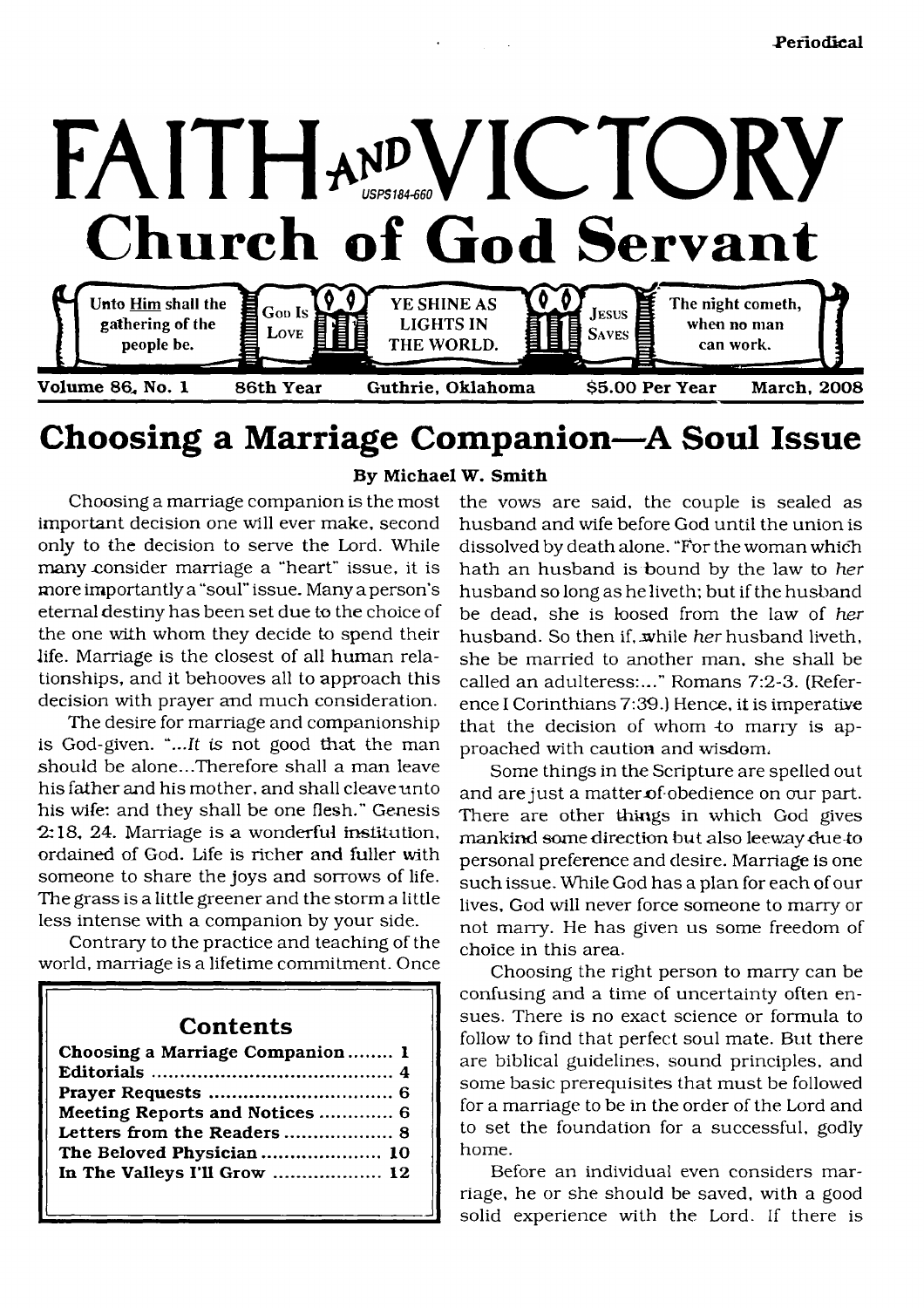spiritual instability, so will there be instability in the choice of whom to marry. Most likely, a wrong decision will be made and the result may not only be a life but an eternity of trouble. It is paramount that an individual focus first on his or her own spirituality and be living very close to the Lord.

It is important that marriage is entered into for the right reasons—God's will, desire for companionship and love. The wrong reasons include the following: everyone else is getting married; there may not be another chance; to escape dad and mom; on the rebound - trying to fill an emotional vacuum; financial security; lust; or marrying due to pressure from parents and peers.

Marriage should be approached with feelings, opinions and desires being fully submitted to the will of God. The Holy Spirit will lead and direct in choosing the one with whom to spend life. If God is left out of the decision, the choice will be wrong. Sometimes it would seem easier if the Lord would speak but of the sky saying, "This is the one for you." This is not usually the case. We are led by the Word and by the Spirit. There should be a real sensitivity to the Holy Spirit. If there is a sense that the Lord is not pleased with the potential union, it should be stopped until-the Lord gives clarity in the decision. Too many times people make up their minds and allow their affections to go out to someone, then ask God to bless the union. By that time, it is hard to really know God's will because the feelings and emotions are so strong. It is' best to seek 'God first. When there is clearness before God, then is the time to move forward with the potential husband or wife.

The most important relationship is our personal relationship with Jesus Christ. If He is the most important aspect of our life, then every decision should center around Him. Marriage is as much a spiritual union as it is a physical or civil union. A spouse generally has the largest influence and impact on their husband or wife. It is for this reason the Scripture teaches that marriage should be within the faith. This is an absolute. If someone is not saved, they should not even be considered or thought twice about in the context of dating or marriage. "Be ye not unequally yoked together with unbelievers:... " II Corinthians 6:14. While this scripture deals explicitly with idolaters, it would also apply to that closest of all human relationships. How can someone profess ultimate love for God and yet enter into a union with an unbeliever whose values and beliefs are different? The Old Testament also was very clear in instructing the children of Israel not to marry men or wofnen of other nations. Solomon, a man of much wisdom, violated this commandment, and in his old age his heart was turned away from God because of his wives. It is a trick of the enemy to think that one can keep his or her integrity with God and marry outside of the faith.

Similarly, just because someone is saved does not make him or her suitable marriage material. It is so important that the fundamental doctrines and faith in Christ are the same. Many people have married "saved" men or women of other groups, movements and faiths. There is then a pull to worship at times with the group of the spouse. There may be doctrinal differences and standards of holiness that are not observed. This can create friction and division in the home. There must be a union of spirit and faith in a marriage not only for the married couple, but also for the successful raising of the children. When these are absent, the long-term tendency, unintentional though it may be, is for a couple to veer toward the more liberal, compromising lifestyle. This applies as well to people fellowshipping in the same congregation or group. Just because an individual attends the same church is no guarantee that he or she is spiritually stable. A common faith and spiritual stability is essential to the unity of the home and well being of the soul.  $\hat{\mathcal{L}}_k$  $\ddotsc$ 

It is important, before pursuing a relationship, that the other party has a good track record of aphitual growth and integrity. Someone who has recently been saved is not a good person to begin courting. A lengthy period of stability is important, for many who start out for God fall by the way side.

Even after the spiritual criterion has been met, there are also many other things to consider. One should never marry with the assumption that the spouse will change or be different after marriage. There will be growth, change and maturity as well as areas in which to improve in every marriage. But there is no assurance that the change will always be in the direction one wants or desires. So, if the potential companion can't be accepted as he or she is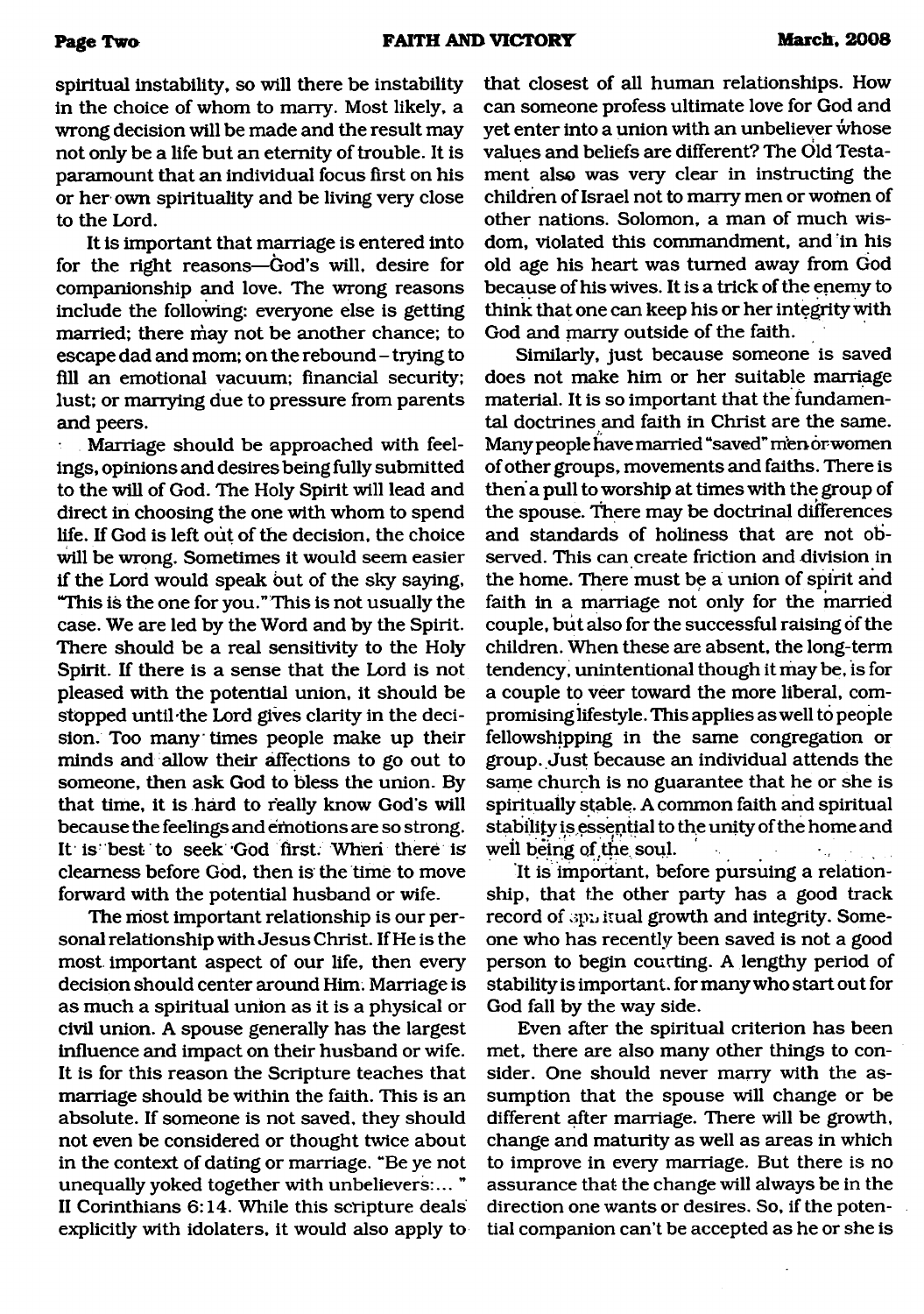currently, he or she probably isn't the appropriate companion. What irritates before marriage will most likely be compounded after marriage in daily living. Hence, it is not fair to marry an individual expecting him or her to change who he or she is as a person. It is also important to practically understand that nobody is perfect and without faults. There is no Bro. or Sis. Perfect out there, in the sense of being without weakness or shortcomings.

Some people are more compatible than others. Compatibility has to do with the ease of companionship, communication, interests, lifestyle, ambitions and goals. Some people are drawn together because of differences and some because of similarities. There is no right or wrong here. But there needs to be a strong sense of compatibility that goes beyond the surface.

Before marriage, there must be a strong element of trust and faith in each other. If there are questions and issues of trust, the union will be weak from the onset. There should be a high level of respect, acceptance and admiration for the potential spouse. If not, it is either not the right person or the right time for marriage.

When a man considers marrying a woman, he must ask himself if he is willing and able to love her as Christ loves the church and if he will put her welfare and interest above his own. A woman must also be willing and ready to submit to her husband in everything. If there is not a willingness to observe these biblical principles, that individual is not ready for marriage. If the intended spouse does not believe in the biblical family structure as stated above, it would not be in the order of the Lord to marry that individual. A women needs to consider the ability and willingness of the man to provide for her. The man needs to consider his intended's willingness and ability to be a keeper at home as the Scripture teaches.

There is wisdom in seeking advice and counsel from others. A good place to start is with one's own parents and spiritual leaders. It is wise, before entering into any commitment, to talk to those who know the one in whom you are interested. They may be able to give sound advice and some perspective to the situation. It is good to go to the person's pastor and talk to him. There may be issues that would be revealed that might make a difference on whether the relationship is pursued.

Godly counsel should not be taken lightly or discounted. This is another reason it is important to give consideration to all of these things before allowing one's affections to go out. Very few people take contrary advice once their heart is set. It is much wiser to evaluate first, giving the soul and mind preference over the heart. Once the heart is given, the soul and mind usually get outvoted. It is best for the heart, soul and mind to be in one accord. No individual has the ability to matchmake and bring about successful, godly marriages. People need to be very careful about trying to bring two individuals together. No one should be married because of the pressure to do so. No one can know better than oneself, in honesty before God, the one who is best to marry.

A relationship based on physical attraction alone is doomed for failure. A pretty or handsome face can lose its glamour real quickly when there is not grace in time of stress. Marriage should not be based on the physical nor should it be in spite of the physical. While outward beauty is vain and fades, there should still be an attraction. Part of a healthy marriage relationship is the intimacy that belongs to marriage alone. If there is not an attraction and draw, there will be problems in that marriage.

While a godly marriage in the will of God is most importantly a "soul" issue, it Is also an issue of the heart. For the soul in marriage cannot be satisfied without the strong love of the heart. True love is a requirement for a good, strong marriage. Love is that which brings kindness, gentleness, happiness and joy. It is love that enables one to sacrifice and give when it hurts. It is love that draws and binds together in the hard times as well as the good. Love comes from the heart and words can't always explain the whys or wherefores.

Choosing a marriage companion is not always easy, but it should be committed to God, knowing that God has a plan for all of us. Single people, young and old alike, should be careful not to rush into a relationship, but rather, wait on the Lord. Marriage has the possibility of security, fulfillment and love, but it also has potential to wound and destroy.

Marriage is a wonderful institution that God created for the betterment of humankind. It proves to be a wonderful blessing and union when it is in the will of God. Marriage should be entered into with much prayer and consideration—for it is an issue of the soul.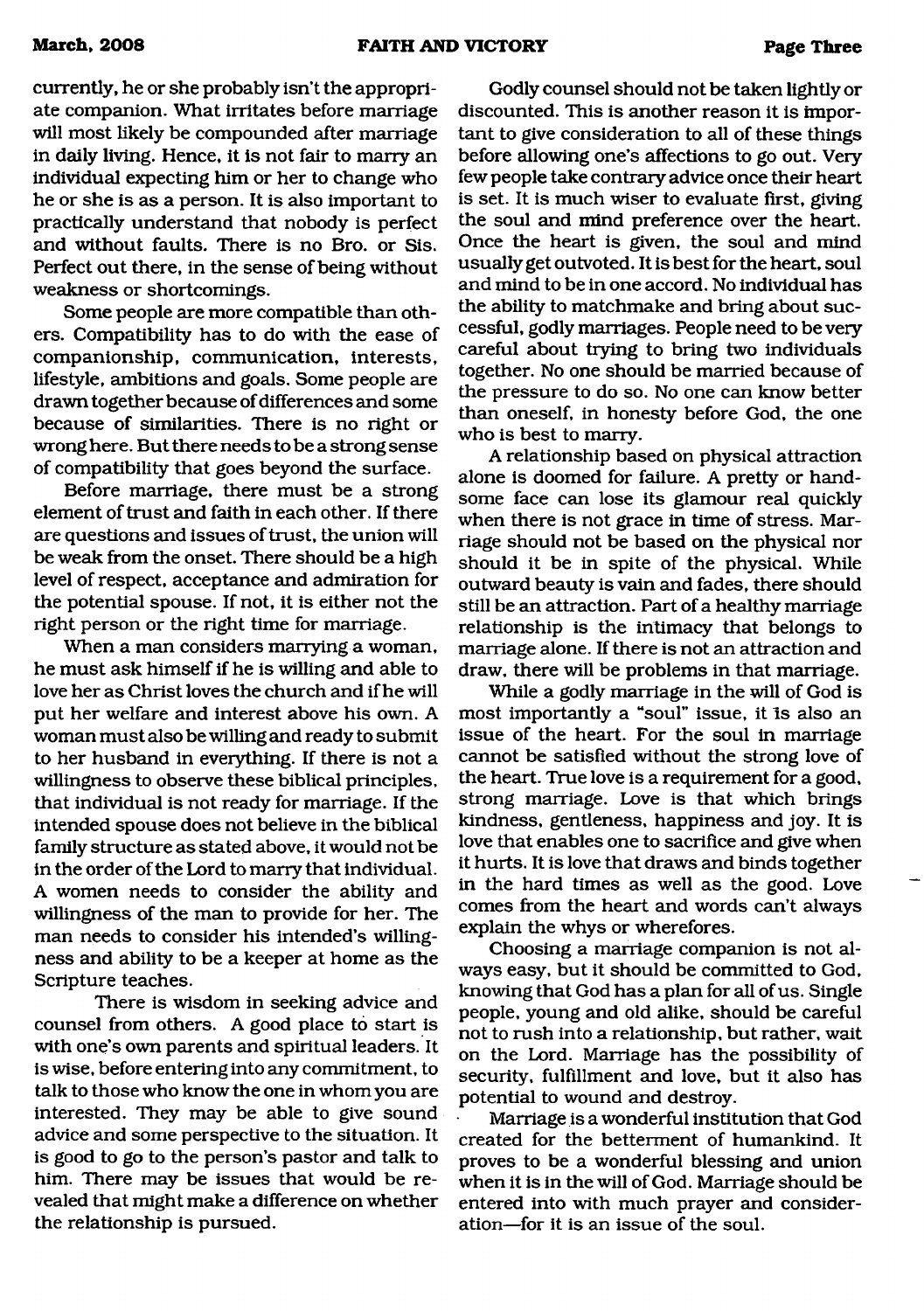## **FAITH AND VICTORY 12 PAGE HOLINESS MONTHLY** -------

This non-sectarian paper is edited and published in the interest of the universal CHURCH OF GOD each month (except August of each year, and we omit an issue that month to attend camp meetings), by Willie Murphey, and other consecrated workers at the FAITH PUBLISHING HOUSE, 4318 S. Division. Guthrie, OK 73044.

Notice to subscribers: When you move or change your address, please write us at once, giving your old and new address, and include your zip code number.

Dated copy for publication must be received by the 18th of the month prior to the month of issue.

#### **SUBSCRIPTION RATES** . . . . . . . . .

Single copy, one year......................................................\$5.00 Package of 5 papers to one address, one year ......... \$20.00 Larger quantities are figured at the same rate.

This publication teaches salvation from all sin, sanctification for believers, unity and oneness for which Jesus prayed as recorded in John 17:21, and manifested by the apostles and believers after Pentecost. By God's grace we teach, preach, and practice the gospel of the Lord Jesus Christ-the same gospel that Peter, John, and Paul preached, taught, and practiced, including divine healing for the body. James 5:14-15.

Its motto: Have faith in God. Its object: The glory of God and the salvation of men: the restoration and promulgation of the whole truth to the people in this "evening time" as it was in the morning Church of the first century; the unification of all true believers in one body by the love of God. Its standard: Separation from sin and entire devotion to the service and will of God. Its characteristics: No discipline but the Bible, no bond of union but the love of God, and no test of fellowship but the indwelling Spirit of Christ.

Through the Free Literature Fund thousands of gospel tracts are published and sent out free of charge as the Lord supplies. Cooperation of our readers is solicited, and will be appreciated in any way as the Bible and the Holy Spirit teach you to do or stir your heart. "Freely ye have received, freely give." Read Ex. 25:2; I Chron. 29:9; II Cor. 9:7; and Luke 6:38.

Freewill offerings sent in to the work will be thankfully received as from the Lord. Checks and money orders should be made payable to Faith Publishing House. All donations are tax deductible.

A separate Missionary Fund is maintained in order to relay missionary funds from our readers to the support of home and foreign missionaries and evangelists.

In order to comply with Oklahoma laws as a non-profit religious work, the Faith Publishing House is incorporated thereunder.

The *Faith and Victory* is published monthly, except August, for \$5.00 per year by:

**FAITH PUBLISHING HOUSE P. O. Box 518, 4318 S. Division. Guthrie. OK 73044 Office phone numbers: 405-282-1479, 800-767-1479; fax number: 405-282-6318. Internet address: <http://www.faithpublishing.com>**

**Postmaster: Send address changes to:** *Faith and Victory,* **P. O. Box 518, Guthrie. OK 73044.**



To bite into a freshly picked peach that is ripened to rosy-golden per- $\mathscr{E}\textit{ditionials}$   $\frac{1}{1}$  fection is a most satisfying experience. The savor of the sweet juice, mingled with the exquisite flavor of the mellow flesh excites the palate so de-*\* The cares of life vanish for lightfull; a moment as one relishes the deli-*M*<sub>c</sub> cious fruit that God has blessed mankind to enjoy.

There is much work involved in caring for a productive orchard. Gathering the fruit is not the only duty; planting, watering, fertilizing and controlling insects that may damage the trees are also a part of the intensive labor one must invest in order to reap a bountiful harvest. On a less delightful note, there is another chore that must be performed to keep a tree in good condition for bearing fruit. That chore is pruning. It may not be pleasant, but it is necessary if one expects production to continue.

Jesus used an illustration of a vine bearing fruit in the fifteenth chapter of John. Notice the first two verses, "I am the true vine, and my Father is the husbandman. Every branch in me that beareth not fruit he taketh away: and every *branch* that beareth fruit, he purgeth it, that it may bring forth more fruit." God's desire is for those branches that are growing from the True Vine, Jesus, to produce an abundance of rich, lush, tasteful fruit. He knows that objective can only be accomplished by pruning the right amount, in an appropriate way, at the proper time. Be assured God knows exactly how to perform that operation with precision. However, there is often a degree of pain associated with the procedure, and the enemy of our souls often takes advantage of the occasion to bring doubts, accusations and bitterness in an attempt to defeat the objective of the Lord.

Jesus identified the reason for purging the branch,—"that it may bring forth more fruit." When the end of a branch is cut back, it removes some of the weight. This means it is not only able to support more fruit, but it is also less likely to break under adverse weather conditions, such as wind, snow and ice. The Lord knows about the storms that are brewing over the horizon of our future and in His mercy He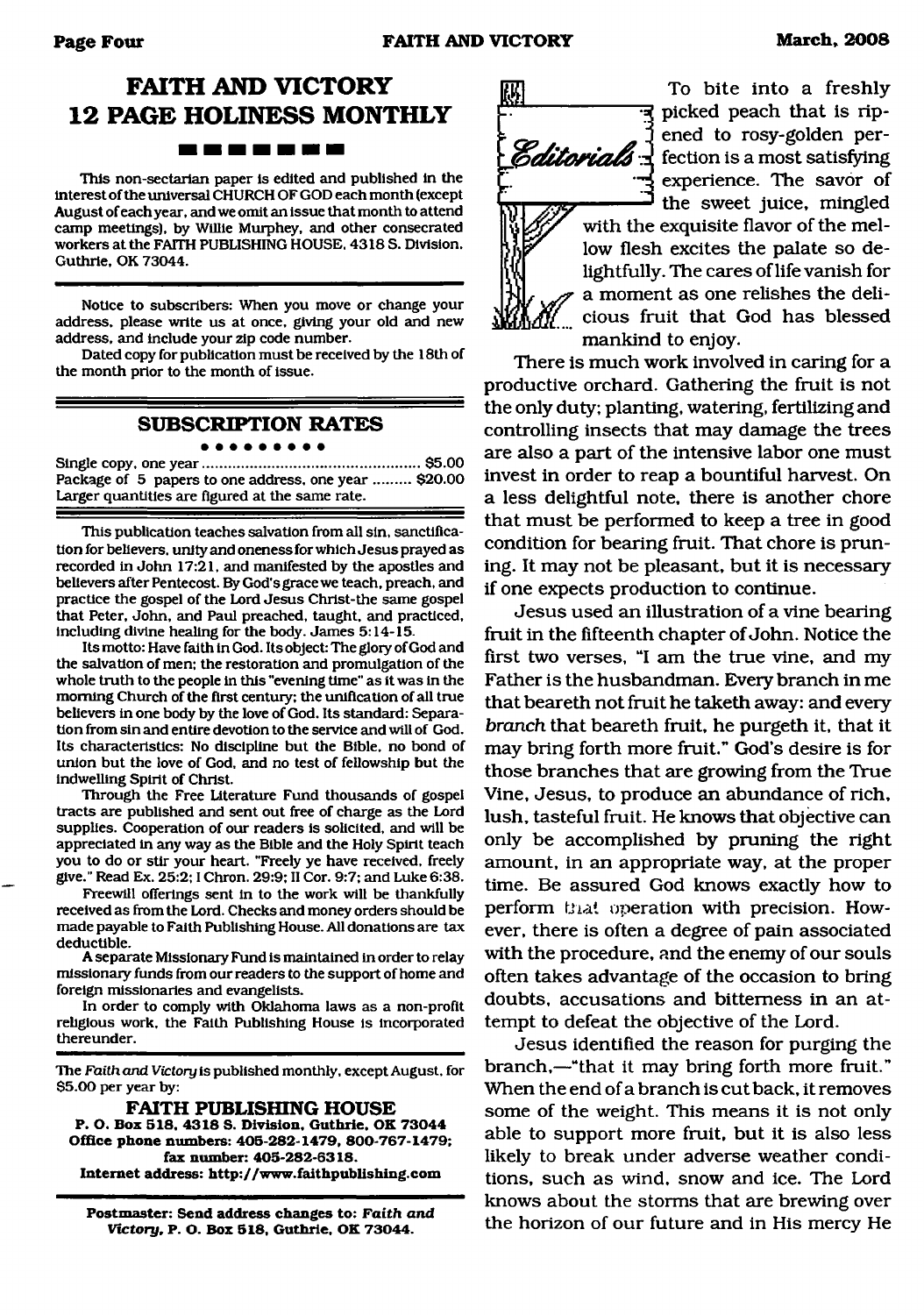snips us back so we will not be overloaded and break when they strike.

A branch that has been properly pruned does not cause the remaining stub to die. What really happens is that more nourishment from the trunk is supplied to the remaining branch through the sap of the tree and new growth takes place—more leaves, more blossoms, and more fruit grow. The beautiful thing about this is that afterward the fruit and branch are situated closer and are more firmly attached to the trunk. After all, isn't the prayer of a child of God to draw closer and be more firmly attached to Jesus, the lover of their soul. Realistically, a Christian will begin focusing their time, finances and energies on things that are ofgreater value. Priorities and ambitions will be redirected to allow a more noble character to emerge. The spiritual fruit maturing from this improved environment will be richer, sweeter and more Christ-like.

When excess foliage is trimmed back, it allows the sunshine to penetrate more deeply into the previously shaded areas of the tree. The light stimulates all of the processes of life and promotes new growth. The additional light also causes the fruit to ripen more fully.When the sunlight from Heaven shines on our soul, it brings warmth and new life to our spirit. Greater peace, an-abundance of joy and an enhanced appreciation for all of God's precious dealings will result from the increased level of illumination. Often when one reflects at a later time, they will be thankful the Lord dealt with them as He did. Even though it was painful when things in their life were trimmed back, they realize that it was for their good.

When we view the natural wonders of God's creation, we find there is an abundance of diversity. Not all fruits look and taste like a peach. There are fruits of various sizes and flavor, which are of value to man and beast. The quality and nutrients they contain may be somewhat characteristic of a particular kind of fruit, but they are also influenced by the conditions of their environment. God knows the type of fruit He desires our life to produce and how we must be dealt with to produce that special variety—It may be through an extended period of trial, through the loss of a loved one or through an unusually strong temptation. Whatever the price we must pay in physical loss, humiliation or

suffering, we can be confident that we will receive more than a commensurate reward. At times it may seem that we are being unnecessarily afflicted, but remember that God is working these things in our life for our good and His Glory, and if we submit to His will, He will fashion us into a gem that reflects His holiness. "Herein is my Father glorified, that ye bear much fruit; so shall ye be my disciples." John 15:8.

Sometimes it becomes necessary to purge a branch to remove areas that are diseased or damaged by insects. If these branches are left, the damage may continue to injure much more of the plant. In like manner, the Lord may have to remove things in our life to prevent permanent damage to our spirit. While the loss may be hard to bear, we will be forever grateful that He spared our life frombeingcompletely destroyed.

"In that day shall the branch of the LORD be beautiful and glorious, and the fruit ofthe earth shall be excellent and comely..." Isaiah 4:2. It is a precious privilege to be grafted into the vine of Christ Jesus. The fruit that is produced is-not really our own, but it is a result of the Holy Spirit working through us. For the fruit of righteousness to reach perfection in our lives, it will require chastening and purging that will at times reduce us to tears. But dear child of God dry your eyes, hold tightly to the Sorrof God, and allow Him to work His perfect work in your life.

#### --------

God has been gracious to the Faith Publishing House in permitting us to continue in His service for 85 years. The first issue of the *Faith and Victory* was published in March 1923. We praise God for meeting the needs that have arisen throughout these many years, and we feel His hand is still upon this work. Joys and sorrows, tears and laughter have all touched the lives of the servants of the Most High who have toiled day after day to produce the various books, tracts and periodicals for the benefit of the Church of God. The Saints have stood behind us, held us up in prayer and shared of their financial means to keep the presses printing the glorious Gospel, and I thank you for your sacrifice of love. It is our prayer that God will be pleased to continue His blessing upon the work and that the message of holiness will be published and practiced until His return.

> —Bro. Willie E. Murphey [wemurphey@yahoo.com](mailto:wemurphey@yahoo.com)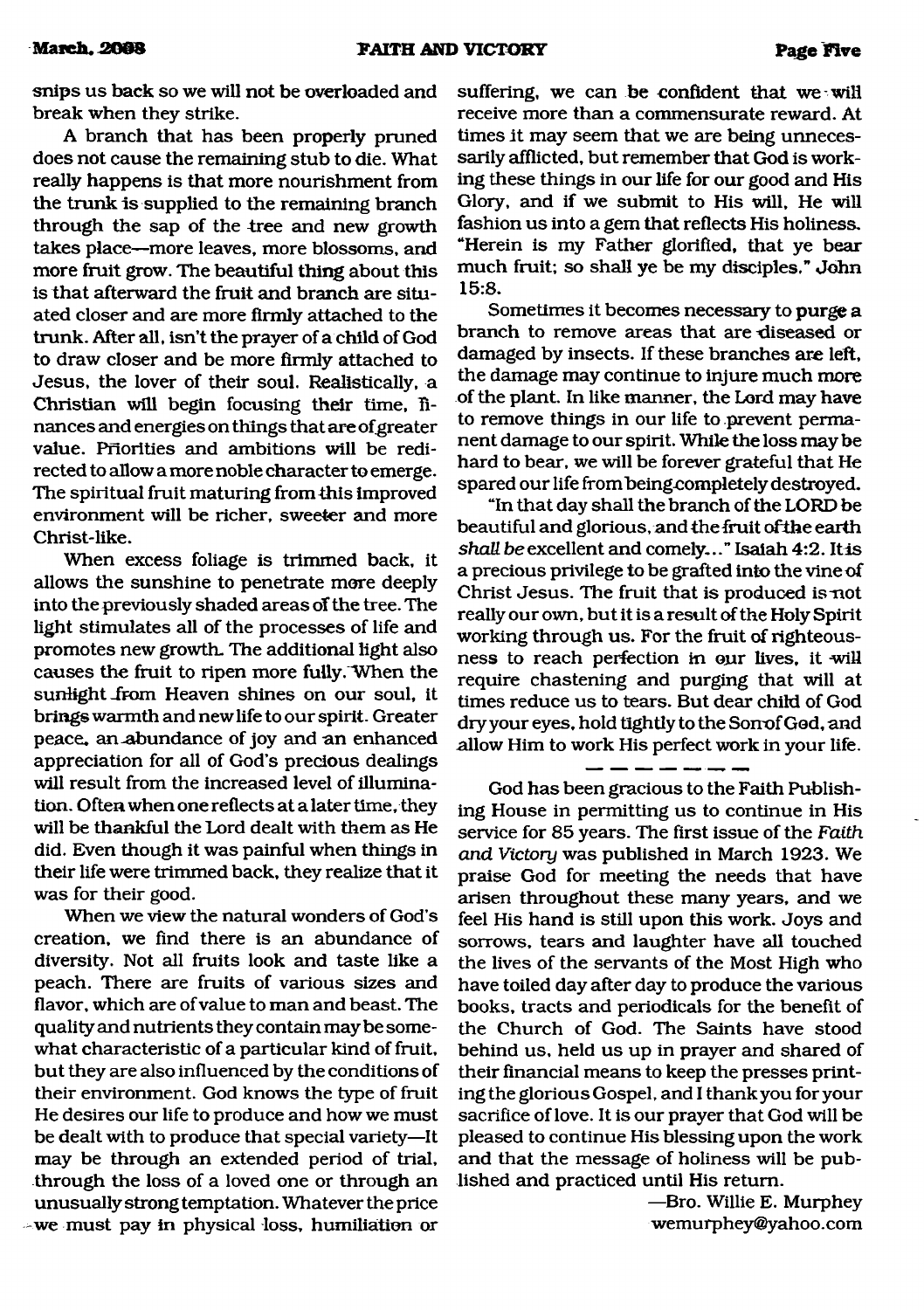## **PRAYER REQUESTS**

<span id="page-5-0"></span>CA—I have a prayer request for two of my friends, Dave and Marty; one has cancer and the other has an aneurysm. Thank you for printing my prayer request. God bless you,

—Bro. Don Viser KS—I have had some high blood pressure problems recently and some mini strokes. The Lord undertook and healed me, and I am endeavoring to get my strength back because the

meetings will be starting before long. I am pressing on the upward way and still rejoicing as I go. I intend to make Heaven my home. Praise God! —Sis. Shirley Knight

CA—Dear Bro. Murphey: In times past we have sent missionaries to Mexico, but Mexico has come to Pacoima, CA, surrounding the entire Church of God Campground. My request iS that the Lord encourage us to begin to go door-to-door in the apartments to pass out and witness with Spanish tracts to many of these families. 'We need to invite them to our campmeeting and Sunday services too. April 12 we plan to meet at the Pacoima Campground at 9:00 a.m. to pray together and then pass out tracts. We invite others to join us in this effort. For further information you may contact me at (661) 940-8222.'Your brother in His service,

—Ronald Riley Sr.

## **Standing Prayer Requests**

Bro. Carlos Arriaga Sis. Gladys Cashio Sis, Helen Carson Sis. Waneta Creel Sis. Patsy Doolittle Sis. Dorall Forbes Bro. Troy Gentry Bro. John Gutwein Bro. Lee Hilton Sis. Leta Inman Bro. Mark and Sis. Darlene Knight Sis. Melba Powell Bro. Jerry Quave Sis. Olene Rector Sis. Marilyn Rendall Sis. Cheryl Smith Bro. Michael Smith Bro. Edward and Sis. Gloria Taylor The Mitch Taylor family Sis. Norma Tiller Sis. Anneta Williamson Sis. Lula Williamson

## **MEETING DATES**

**Miami, FL (Spring Meeting)**—March 30-April 5 **Springfield, MO (Spring Revival)—**April 2-6 **W ichita, KS (Spring Meeting)**—April 13-20 **Boley, OK (Spring Revival)**—April 17-20 **Alabama (Spring Singing)**—April 19 **Ministers' Meeting (Balch Springs, TX)--**April 24-26

**Vanceburg, KY (Spring Meeting)**—May 15-18 **Oklahoma State (Guthrie)**—May 23-June 1 **Holly Hill, SC (Camp Meeting)**—June 1-8 **Sisters' Retreat (Okmulgee, OK)—**June 20-21 **Jefferson, OR (Camp Meeting)—**June 20-29 **General Southern (Loranger, LA)—**

June 29-July 6

**National (Monark Springs, MO)—**July 18-27 **Sponner, WI (Tent Meeting)—August 20-29** 

---------------- -— — --------------------

## **MEETING NOTICES**

### **MIAMI, FL, SPRING MEETING**

Lord willing, the Church of God located in Miami, FL will be having its Spring Meeting starting March 30 through April 5. Service will be held nightly at 7:30, except on both'Sundays. There will be two services on Sunday. A morning service at 10:30 and an afternoon service at 3:00. Bro. Charles Clay is the pastor arid he can be contacted at (305) 804-8504 for further information, or Bro. Kenneth Baxter may be contacted at (786) 554-8833.

#### **SPRINGFIELD, MO, SPRING REVIVAL**

The Springfield, MO congregation is planning a Spring Revival Meeting with Bro. Bob Wilson, April 2-6. Evening services will be held Wed.- Sat. at 7:00 pm. Sunday services will be at 9:45; 10:45; and 1:45, with dinner on the grounds. We solicit your prayers and extend a warm welcome to all to join us. For further information, please contact Bro. Michael Smith (417) 725-5769 or Bro. Randy Sorrell (417) 357- **2121.**

#### **WICHITA, KS, SPRING MEETING**

The Wichita Spring Meeting has been set for April 13-20. There will be three services on Sundays and two services Monday through Saturday at 11:00 a.m. and 7:00 p.m.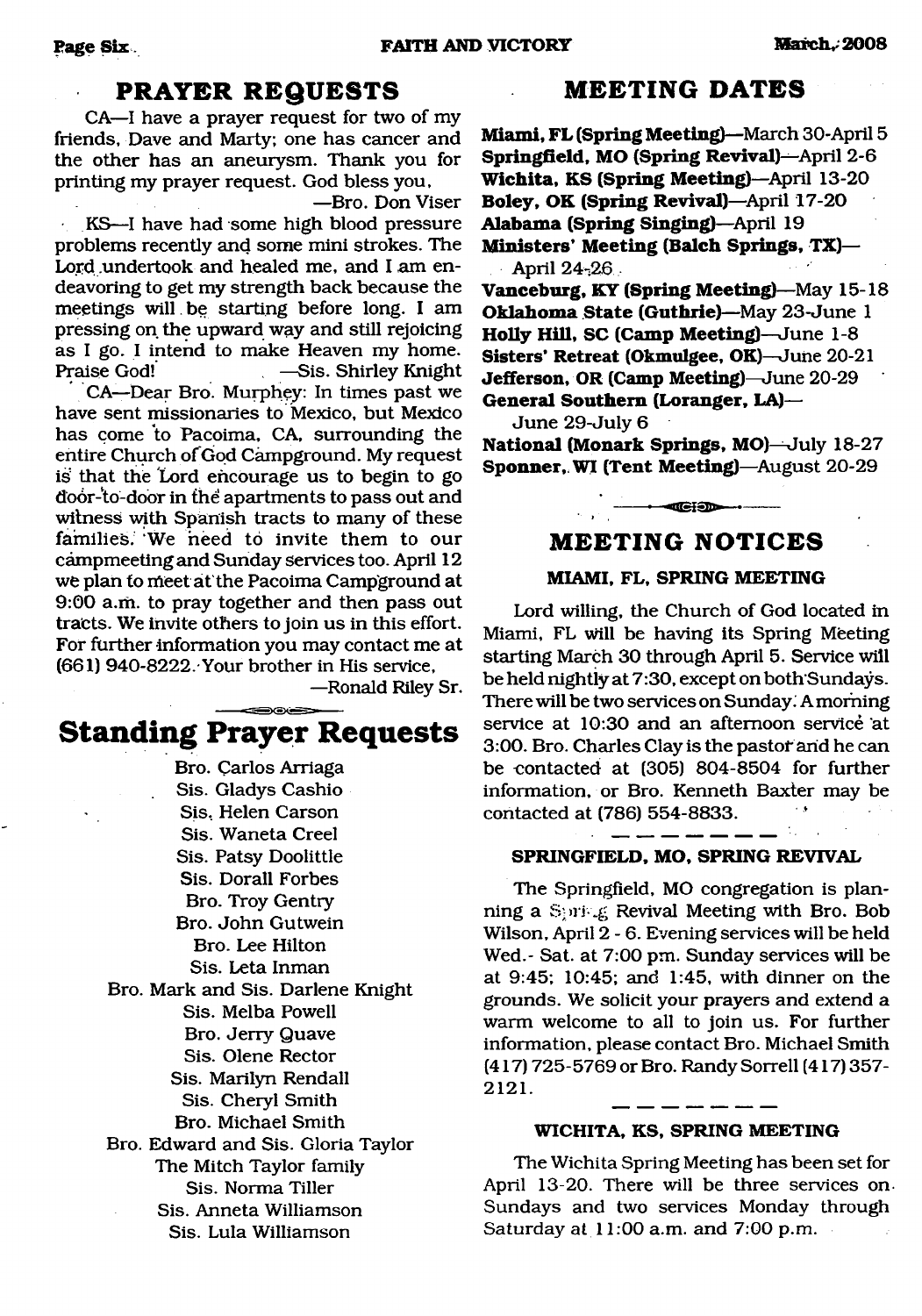Our congregation has been praying, since the first of the year, for deeper depths in God and more strength and power for each of us. Therefore, we trust we will achieve that and will be expecting the meeting to help us fulfill this need. We are looking to God to send the ministers of His choice. Please pray with us that the devil will stand rebuked and the Holy Spirit will have full control of the entire meeting.

The chapel is located at 2509.N. Grove St. If you are travelling 1-35, you take exit42 (135,81, 235) then stay on 135 to the 21st street exit. Go East on 21st to Grove (about 7 blocks) turn to the left (north) and proceed to 2509. If you need to contact someone, you may call Bro. Emmanuel Gracey at (316) 461-1267 (cell) or Bro. Theodore McCray at (316) 641-4170 (cell)

#### \_\_\_\_\_\_\_\_ **ALABAMA SPRING SINGING, NEAR WARRIOR, AL**

The Church of God congregation near Warrior, AL is planning a singing, April 19th at 6:30 p.m. in the chapel. Activities will begin at 10:00 a.m. Saturday morning at the park in Hanceville, which is the same place as last year. On the following day, April 20, there will be dinner on the grdunds with services at 10:00 aim. and 2:00 p.m. Everyone is welcome. The chapel is located approximately two miles west of Interstate 65 at exit number 289' in the Enterprise Community. For further information please contact Bro. Roy Herron at (205) 647-7869 or Bro. Marshall Whitson at (205) 647-6325. •

#### $-$

### **MINISTERS' MEETING, BALCH SPRINGS, TX**

A three day meeting for ministers is planned for April 24-26 at the Church of God chapel located at 11501 Rylie Crest Dr., Balch Springs, TX 75180. The first session will begin at noon on Thursday. Sessions on Friday and Saturday will begin at 9:00 a.m.

For further information contact Bro. Darrell Johnson (214) 275-9638, [pastordj63@yahoo.com](mailto:pastordj63@yahoo.com) For information concerning lodging contact Sis. Linda Montgomery (972) 286-6239 or Sis. Ava Sherman (469) 585-7480.

#### **VANCEBURG, KY, SPRING MEETING**

The Vanceburg, KY, Church of God congregation, Lord willing, will hold a Spring Meeting, May 15-18. There will be morning services at 11:00 and evening services at 7:00. We encourage all who feel a burden to come and support the meeting. The meeting is conducted on a freewill offering basis. There will be meals prepared daily on the grounds. This meeting will be held on Ruggles Campground in Tollesboro, KY. We are depending upon the Lord to lead and direct in sending the ministers of His choosing. Accommodations will be provided; please bring bed and bath linens. There are RV and camper hook-ups for those who wish to bring them. For those who may desire to rent a motel, they are available within 20 miles of the grounds. For further information and to make reservatfohs, please contact Bro. Dallas Cooper at (606) 796- 3645 or (606) 202-1366.

Driving directions to Ruggles Camp from Maysville, Vanceburg, or Flemingsburg: Take Highway 9 (AA Highway) toward Tollesboro (13 miles East of Maysville, or 17 miles West of Vanceburg.) At the intersection of-Highway 57 in Tollesboro, turn South toward Flemingsburg. This turn will be between mile markers .28 and 29. Go South approximately 3.5 miles and look. for'the intersection of Highway 1237. There is a large "Ruggles Camp" sign at the road. Turn to the left (East) and proceed approximately.  $1.5$ miles. On the right there will be a smaller "Ruggles Campi" sign; turn to the right and' follow the lane into the campgrounds.

From Flemingsburg, take Highway 57 North into Lewis County, and watch for the intersection of Highway 1237. There is a large "Ruggles Camp" sign at the road. Turn right (East) and proceed approximately 1.5 miles. On the right there will be a smaller "Ruggles Camp? sign,> turn to the right and follow the lane, into the campgrounds.

#### **HOLLY HILL, SC, CAMP MEETING**

We would like to extend a warm and heartfelt welcome to all to attend our Holly Hill, SC camp meeting to be held from Sunday, June 1 through Sunday, June 8,2008. Lord willing, we will have two services daily, and meals will be provided for all. If you would like to come and need accommodations, please call Sis. Beverly Pratt at (803) 496-3057 or Bro. Kevin and Sis. Cheryl Smith at (803) 492-7975 to make arrangements. Please come if you can, and if you aren't able to come, please pray for the precious Holy Spirit to lead, guide and bless in this meeting. We are looking forward to what the Lord has in store for us, and we welcome all who can come and be with us.

#### In Christ's Love,

—The Holly Hill, SC Congregation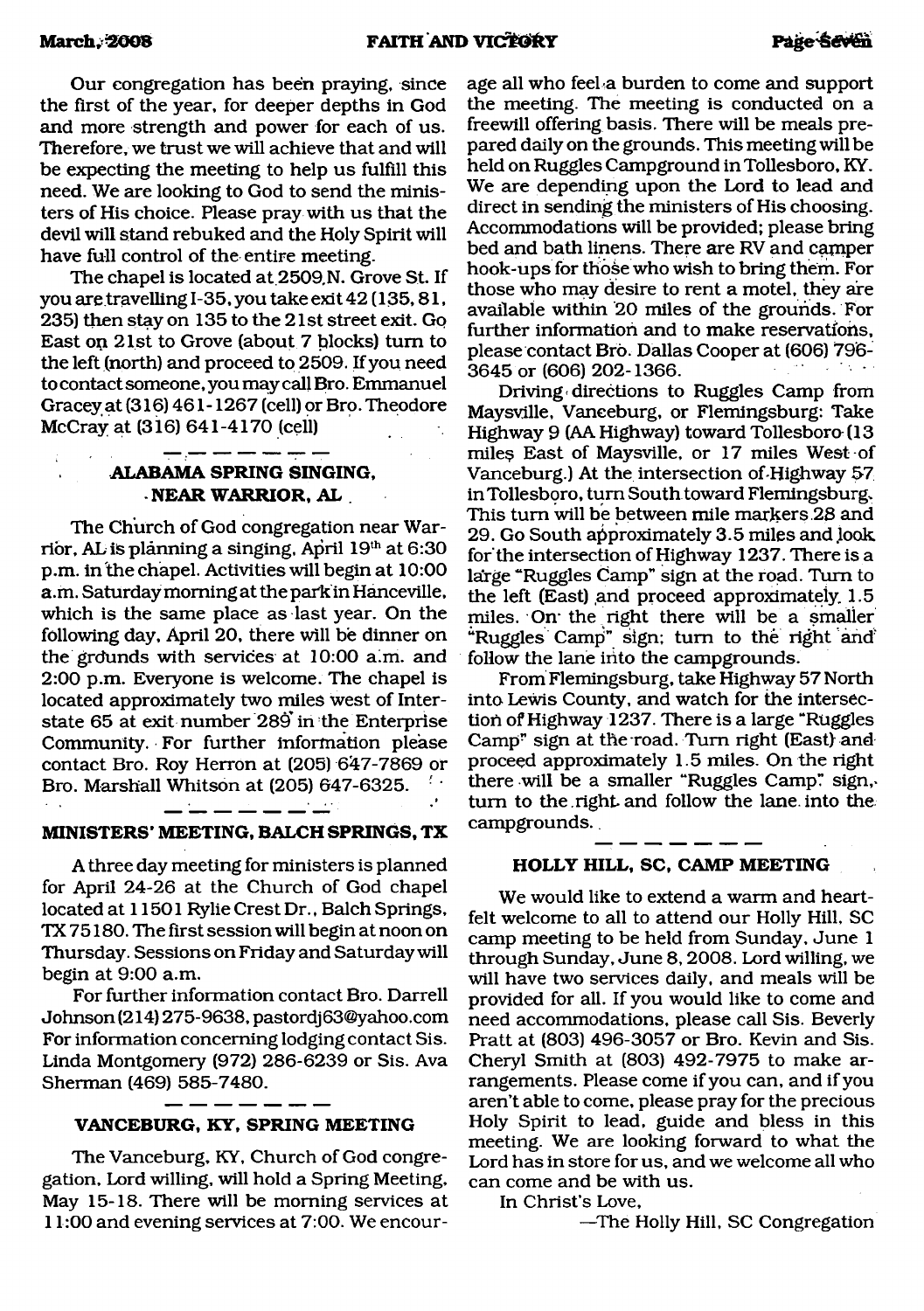



OK—Dear Bro. Willie and Sis. Neta: We send greetings of Christian love to you once again. I hope and trust all is going well with you and all the workers at the Lord's Print Shop. I have just finished, the last few days, reading the book *God's Gracious Dealings.* I have read it many times, but I enjoyed it more this time then ever before. I wish everyone could read it. It is wonderful how the Lord blessed Bro. and Sis. Pruitt in the printing work for so many years, and helped them to be such a blessing to the workers that have worked there, and also to the readers ofthe *Faith and Victory paper* as well as the good tracts and books that are mailed out to many. If the good Lord permits time to last until two thousand and twenty three, that will make one hundred years since the work began. I have -been blessed to be a reader of the *Faith and Victory* papers since the year of 1941, and I find it to still teach the same truths as it did in the beginning. I hope and trust that God will cause it to be the same until Jesus comes to take His -bride to be with Him forever. There we will see Him as He is. There we will meet all the Saints of all ages. That will be a happy reunion. The writer of the book of Revelation describes some of this in chapter seven, beginning at verse nine, through the rest of the chapter. It is worth reading. Read it.

I trust God will continue to bless you as you labor on in printing the pure Gospel and sending it out to be read of all nations. Your saved brother,  $-$ T. V. McMillian

LA—Dear Bro. Willie & Sis. Neta: The reason for this letter is to testify of the miracle that the Lord has done for me. I want the name of our Father to be glorified, and trust that it will be a blessing to all those who read this.

On the night of November 18,2007,1 was on the interstate coming home from work. I was in a Chevrolet Cobalt (small car) and was driving between 65-70 mph in the right lane. As I was crossing a bridge and was at the end of it, I looked in my rearview mirror and saw a car a good distance behind me, in the same lane I was in, coming at a high rate of speed. I kept looking to see what they were going to do. When I saw that they were coming real close to me, I tried to speed up to avoid them hitting me, but they hit me anyway. The next thing I knew I was rolling and landed upside down in the woods. I was hanging from my seatbelt and tried to unbuckle myself, but I was confused with my surroundings so I did whatever I could to get out of the seatbelt. Once I was out of the seatbelt. Hooked for a way to get out of the car. I saw an opening and recognized itas the back window. I reached out to make sure the opening was big enough for me to get out, and then squeezed out of the car. I saw the other car was upside down next to me. There were two young men in the vehicle, and a man who had stopped was trying to help them. I walked away from the vehicles and sat-down and started shaking from the shoek.

The ambulance took all three of us to the hospital. They ran a CAT Scan on me and, thank the Lord, I didn't receive any internal injuries. I suffered with my neck, upper back, chest, arms, shoulders and other areas of my body. When I got home I was not able to do for myself; I could not sit up or eat without assistance. This went on for two days.

As I was lying there, the song "Whatever It Takes to Be More like You" came to my mind. I told the Lord that if this is what it is going to take to be more like Him, I was willing to accept it. I told my wife that if the Lord was able to spare my life, healing this body would be a small thing for Him to do.

The second night following the accident, my wife and I had prayer together and she went on to sleep. I lay awake trying to get comfortable, but it was difficult because of the pain. Finally, after lying in one position for awhile, I felt the touch of the Lord in my body. I felt my body begin to heal from my neck down, and the pain was released. The feeling was so incredible that I stayed in one spot for a moment, then I began to move to experience the healing of my body. I started to sing in my heart "He Touched Me" and my tears started falling. I didn't want to wake up my wife because she was tired with the stress of it all, but I couldn't wait for morning to come, so people could know of what the Lord had done for me. I was able somehow to go to sleep.

The next morning we were still asleep when the phone rang. My wife-answered and it was a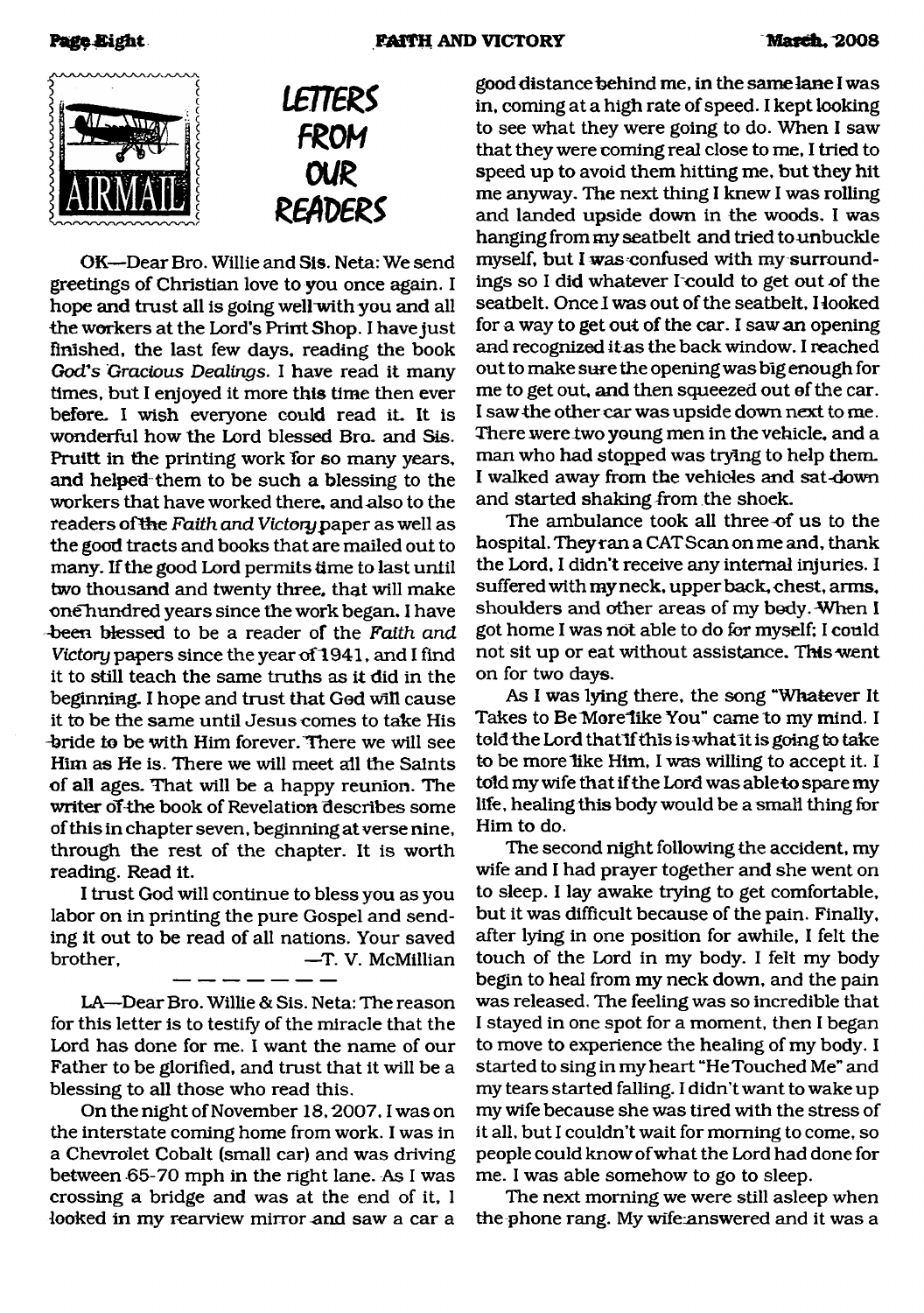brother from Honduras calling to find out how I was doing. My wife turned and asked me how I was feeling. I suddenly got up from the bed and walked to the bathroom. I came back and said to her, "The Lord has touched me." That was a day of rejoicing for many of us; especially me, because I had experienced His healing power. I believed that the Lord was going to heal my body, but I was not expecting an instant touch.

The Lord spared all three of our lives who were in the accident and also healed my body. We are thankful for what the Lord has done and appreciate the prayers of the Saints.

Christian love,

—Bro. Bryan & Sis. Andrea McLaughlin

SC—Dear Saints: My heart is overflowing with thanksgiving to my Lord this morning and I thought I might share my thoughts. Like the song says, He is so good to me.

I sat down for my worship time this morning and my Bible opened to Psalm 68:19. "Blessed *be* the Lord, *who* daily loadeth us *with benefits, even* the God of our salvation." I took this literally and began looking around my living room and giving thanks for all of the temporal things that the Lord has blessed us with. I have a warm home, electricity, running water, a way to effortlessly have clean clothes and warm meals, etc. Then another scripture came to mind and I looked it up. Psalm 103:2, "Bless the LORD, O my soul, and forget not all his benefits:" It goes on in that entire chapter to list the kind of benefits that it's talking about. I know that the Lord didn't mind at all for me to be thankful for the earthly blessings that He's bestowed on me, but I think He wanted to show me something more.

Remember what John wrote to Gaius? "Beloved, I wish above all things that thou mayest prosper and be in health, even as thy soul prospereth." He implied that the soul had preeminence, and then the prosperity and health followed. I think that was what the Lord was trying to get across to me. The first thing mentioned after that second verse of Psalm 103 is forgiven iniquities—that is what salvation is. That is why Jesus was willing to come to earth as a little baby. Why is it that I get caught up so easily in the things around me and forget this? I felt a little ashamed that my thoughts went so quickly to things that were earthly instead of spiritual. As I read further in the chapter I became happier and happier. Just think of all

the wonderful things that the Lord has made possible for me because of His sacrifice! I want to always praise Him for the most important benefits of all—peace in my soul, joy in my heart. I can live free from sin by His grace! Nothing in this world can touch the benefits that the Lord gives. His mercy is "from everlasting to everlasting upon them that fear Him." "Bless ye the Lord all ye hosts: ye ministers of His, that do His pleasure...Bless the Lord, O my soul."<br>Christian love. --Sis. Kris

-Sis. Krista Clark

CA—Dear Saints: "Oh How I love Jesus!" This is still my testimony. I just wanted to thank the Lord for a great victory I received during my affliction. In the last few months, the condition of my body had progressed to the place where my legs had swollen to twice their size, with sores and bleeding and intense pain. Sometimes the pain would be constant for 24 hours. At times, it was so intense that I would cry out in pain for hours. I was not able to walk for any distance nor sleep in a bed for over a month. Many times, in answer to the Saints prayers, God would send relief. I was unable to attend service due to my condition. I didn't know how I could live much longer in that condition, and I began to ask God to take me.

Our afflictions have a purpose in our life, and we need to go before God to find that purpose. I had been searching my life and one day the Holy Spirit begin to speak to my heart. He let me know that I needed to be more fervent in prayer, work on my attitudes and change my diet. I was obedient to the guidance of the Holy Spirit and began to eat more vegetables, salads, chicken and fewer starches. The Lord sent a Divine healing touch to my body. The swelling went down in my legs, the pain ceased except on occasions. The skin returned on my right leg. I was able to sleep in bed again and I made all ten services of the Bakersfield Revival. "What a Mighty God we serve!"

I know what the Lord can do. I know He wants to do more for His people and use the gifts. It will take a fervent prayer life for us to get through to the throne of God. We need to get down to business for the Lord. Truly live a sanctified life; everything must be given over to Him. Be perfectly obedient to the Holy Spirit and pray without ceasing. I want to thank you for your prayers. I am not completely well. Keep praying for me, that God will finish the work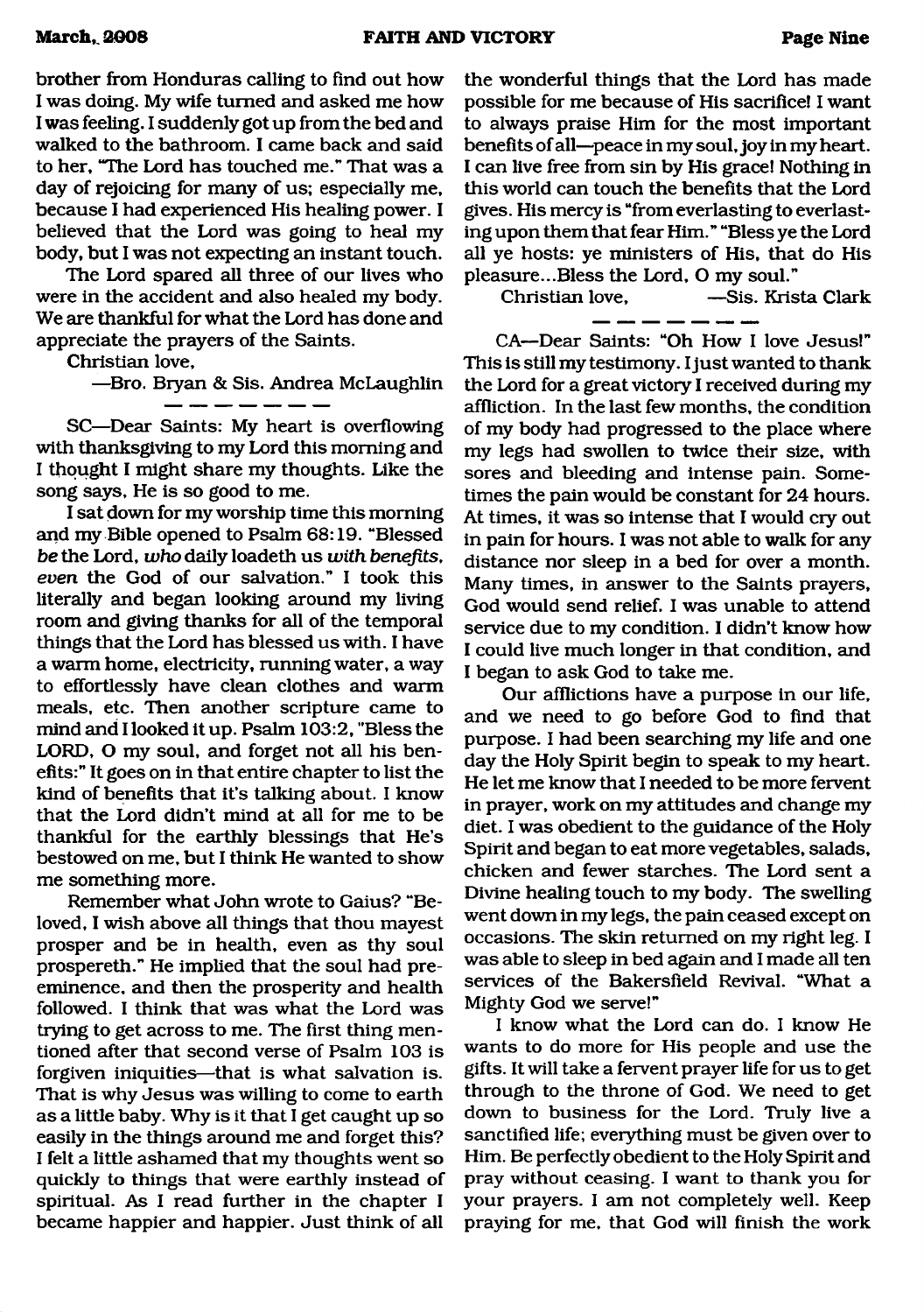that He has begun in my life, and that I will glorify Him whether in life or death.

—Bro. Robert Sherman ( Brother Robert and some of the brothers have made a CD called " It's Praying Time." For information call. (661) 835-1482.)

KS—Dear Bro. Willie and Sis. Neta: Greetings from Merriam to Guthrie. I thank the Lord for salvation and His blessings bestowed upon me, both spiritually and physically. Dealing with the cares and trials of life I thought, "Why me, why now?" Then I thought of the scripture

in John 16:33, Jesus was speaking to His disciples and said, "These things I have spoken unto you, that in me ye might have peace. In the world ye shall have tribulation: but be of good cheer; I have overcome the world." This verse was very comforting.

Later on, I reread a poem/song that had been sent to me, titled, *In the Valleys I'll Grow. (See page 12.)* The trials and tests of life strengthen us, and they enable us to make Heaven our home. Please pray that I will continue to grow in the valleys.

—Sis. Gertrude Lounds

# **The Beloved**

### **By Bro. Ed Wilson**

Adapted from a message delivered at Neosho, MO, September 2, 2007.

Luke is one of the Bible's fascinating characters. He was not an apostle, and in the New Testament he is never spoken of as one. There is no record that he preached. He didn't claim to be an eyewitness, like Peter, nor a theologian, like Paul. Whereas Paul had a Macedonian call, Luke "most assuredly gathered" his leading. He is called "fellow-helper," "fellow-servant." What he was instead was a man with a trained, analytical mind, which God used to provide us with the proof to establish our salvation. For Luke wrote as no other before or after has ever done. His work is absolutely vital to the church.

Colossians 4:14 has, "Luke, the beloved physician, and Demas, greet you." The ancients said he was a medical doctor. Besides this, his writing shows scientific training. He describes maladies more diagnostically than any other Gospel writer, although there's no record he used medical skills to heal after he began his Christian work. Clearly he sacrificed his medical career to the work of spreading and preserving the Gospel. He wrote ni purer Greek than any other New Testament writer, except perhaps Paul, and was expert in the use of that difficult and expressive language. He was Paul's companion on missionary travels—from Greece through Macedonia and Asia, to Jerusalem, then finally to Rome, where he stayed with Paul two years and where he probably was when Paul suffered.

Did Luke meet Jesus? How was he converted? We don't know. He may not have even been Hebrew. And yet there is that one intriguing passage in Luke 24:13 travelers cm the Emmaus road—Cleopas, our risen Lord—and whom? Has modest Luke concealed his identity? The third is not named, though the story makes our hearts bum like theirs so long ago. If not Luke, how could he have written in such detail what Matthew and John overlook, and Mark mentions in only two verses? Finally, we are told by the early church that he lived into his 80's and died peacefully.

He is the acknowledged author of Luke and Acts. Both Mark and Matthew wrote before him, and since the events of Jesus' ministiy were so powerful and widely known, no doubt many others wrote letters and told stories, sometimes partially and sometimes inaccurately, of here an event, there a saying. We may be sure there was springing up around Jesus' ministry an aura of mystique, half legend and half fact, which was certain to change the focus of His central message.

This is the burden Luke addressed. His Gospel begins, "Forasmuch as many have taken in hand to set forth in order a declaration of those things which are most surely believed among us, Even as they delivered them unto us, which from the beginning were eyewitnesses, and ministers of the word; It seemed good to me also, having had perfect understanding of all things from the very first, to write unto thee in order, most excellent Theophilus, That thou mightest know the certainty of those things, wherein thou hast been instructed." Luke 1:1- 4. Theophilus means "friend of God." Is that someone's name, or does Luke use it as a term of endearment? In any event, Theophilus must have been educated and able to disseminate what Luke sent.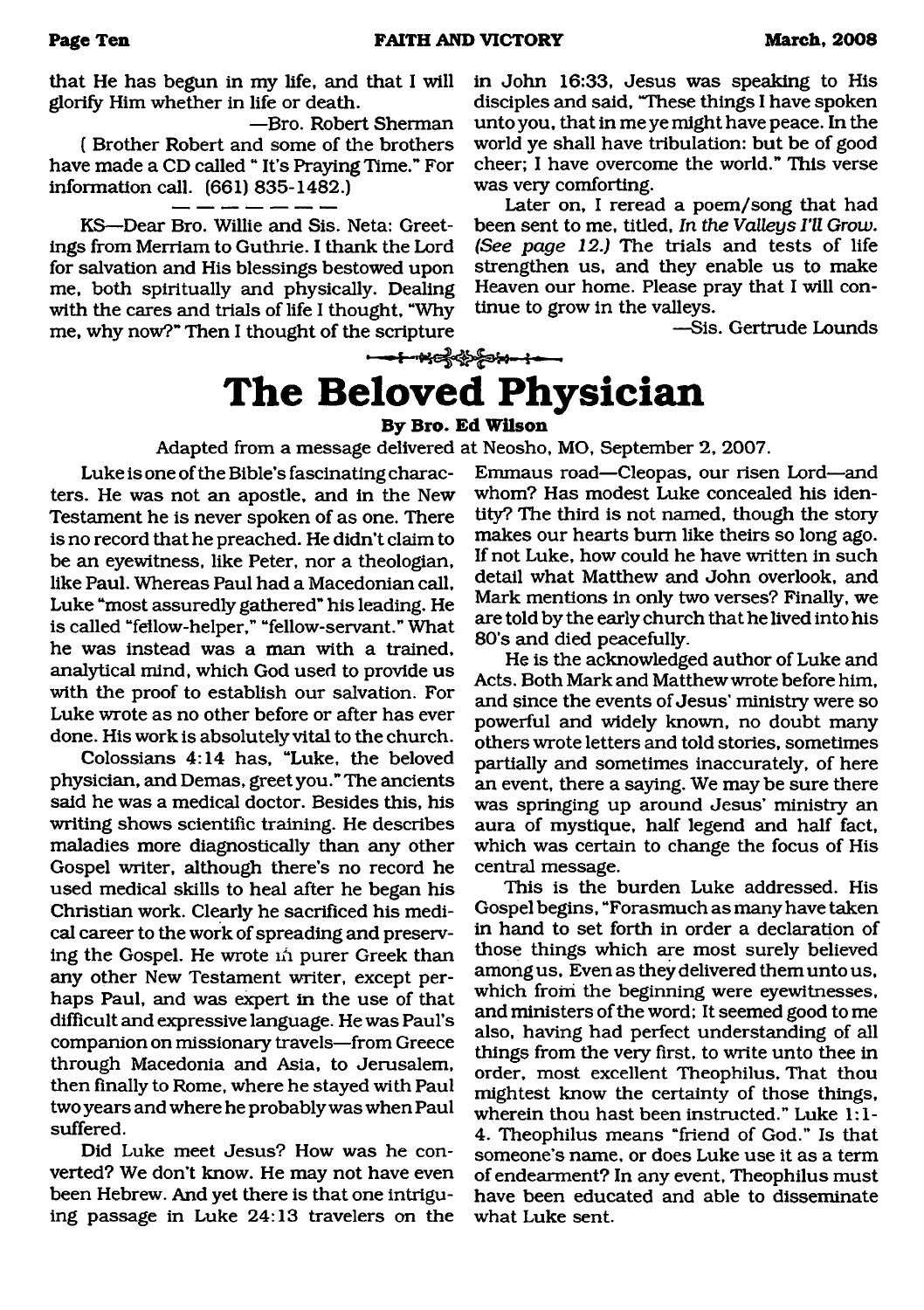After traveling with Paul, Luke, being distressed by the vagueness arising concerning Christ's, ministry, returned to Jerusalem .tp write his Gospel. He set about the task of interviewing, using the iron rule of accepting only eyewitness reports of spiritual people. His term "perfect understanding" could be restated "we've traced things until there is no possibility of error or inaccuracy." His phrase "most surely believed" shows the very soul of the man; he had caught the towering vision of the Gospel message as the transforming event of the world, and had the flame in his spirit to preserve and spread it to future generations. Luke's book contains many private conversations, like that of Mary and Elizabeth. He could only have known that from one of them. Consequently, Luke claims things for his Gospel none of the others do.

The book of Luke is not historically chronological. Luke groups his subjects into classes: Jesus with His parents, John Baptist, Galilee ministry, etc., hence we can't establish a timeline of Jesus' life by comparing Luke to the other Gospels. But how could we possibly overestimate the importance of his book? He wrote while Peter, James, and John were alive and could review his work. Very likely, Paul preached from Luke's Gospel, for there was the man himself, at his very elbow!

Then there is the book of Acts, which has been called "the fifth Gospel." The first four are of Christ, but Acts is the Gospel of the Holy Spirit. It starts where the book of Luke ends and bridges the gap between the crucifixion and the Pauline letters. It is not a "how-to" book like Galatians or Ephesians, for Luke was a recorder of events, and Acts is, in a sense, his journal. But how much poorer would we be without it! For while the prophets and our Lord spoke of the work the Holy Spirit would do, it is only the book of Acts that proves how those promises were fulfilled. Most of what we know of the Spirit's work in the New Testament church is from it. Without it we could scarcely grasp the weight of the letter books; we could not tell the powerful impact of the Holy Spirit in church affairs. And if some things Paul wrote are hard to comprehend now, how much more without the book of Acts? One may ask, "What did Peter or James do?" We cannot answer that question—for them or any other apostle—because they had no Luke.

Nor is that all,: Acts is the bridge between Jew and Gentile. Paul said Jew and Gentile were one. Peter had his Cornelius; but Luke tells how it happened: of the ministers' meeting that freed Paul to the Gentile work, of churches established, of Diana of the Ephesians, the Philippian jailer, the reverberating Macedonian call, Mars hill, the final trip **to** Rome. Acts reveals the door to the Church of God.

In Acts we see how the church was formed and settled. Nothing was used to "promote the spirit of devotion" —there were no entertainments in worship service, little regard for office and none for ceremony. There was one key message: Jesus Christ can deliver you from your sins. When people experienced it, they didn't just have a change of religious sentiment. They changed in morals, eternal hope, and spirit; they had new hearts. This happened by the truth itself, witnessed to the heart by the Holy Ghost. The Gospel changed thousands, then nations. We know this because a diligent man named Luke wrote the book of Acts.

Luke was not an apostle, theologian, nor perhaps even a preacher. He doesn't say much about God speaking directly to him. He was instead an educated careful recorder. And he wrote two books that changed the world. Do you hear the Master calling for modern-day Lukes, saints of spirit and devotion who care about coming generations and who will follow his footsteps to bless us and our children?

|              | FAITH AND Order Blank VICTORY                                                                                     |                |
|--------------|-------------------------------------------------------------------------------------------------------------------|----------------|
| ICTORY       | \$5.00 PER YEAR (11 Issues)                                                                                       | FAITH          |
|              | Mail this form to start or renew your own<br>subscription It only takes a minute.                                 | <b>ANA</b>     |
| AND          | Your Name                                                                                                         |                |
| <b>FAITH</b> | Address_                                                                                                          | <b>VICTORY</b> |
| City_        | ________________ State _______ Zip                                                                                |                |
| $\mathbf{z}$ | Phone_                                                                                                            | <b>FAITH</b>   |
| VICTO        | Start or renew my<br>Faith and Victory subscription.                                                              | <b>ANA</b>     |
| AND          | Mail Order Blank and remittance to:                                                                               |                |
| <b>FAITH</b> | <b>Faith Publishing House</b><br>P.O. Box 518<br>Guthrie, OK 73044<br>3/08<br>FAITH AND VICTORY FAITH AND VICTORY | VICTORY        |